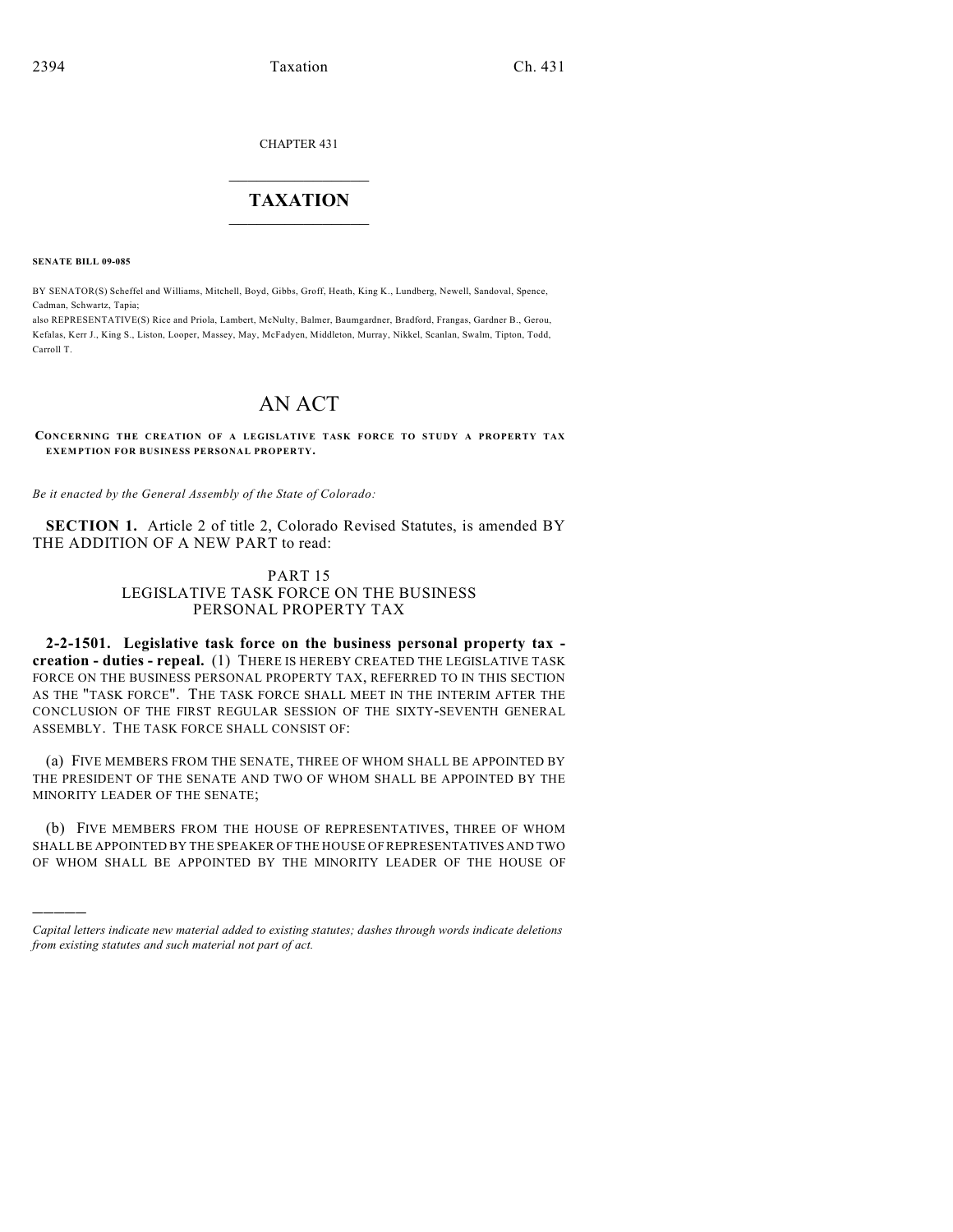REPRESENTATIVES;

(c) THE PROPERTY TAX ADMINISTRATOR, OR HIS OR HER DESIGNEE;

(d) A REPRESENTATIVE OF THE COLORADO MUNICIPAL LEAGUE;

(e) A REPRESENTATIVE OF COLORADO COUNTIES, INCORPORATED;

(f) A MEMBER OF A LOCAL CHAMBER OF COMMERCE, WHO SHALL BE APPOINTED BY THE GOVERNOR;

(g) A REPRESENTATIVE OF A SMALL BUSINESS IN THE STATE, WHO SHALL BE APPOINTED BY THE GOVERNOR;

(h) A REPRESENTATIVE OF A LARGE BUSINESS IN THE STATE, WHO SHALL BE APPOINTED BY THE GOVERNOR; AND

(i) A MEMBER OF THE PUBLIC WITH EXPERTISE IN TAX POLICY, WHO SHALL BE APPOINTED BY THE GOVERNOR.

(2) THE TASK FORCE SHALL STUDY, BUT NEED NOT LIMIT ITS CONSIDERATION TO, THE FOLLOWING:

(a) BUSINESS PERSONAL PROPERTY TAX EXEMPTIONS THAT ELIMINATE OR PHASE OUT THE BUSINESS PERSONAL PROPERTY TAX;

(b) AN ANALYSIS OF THE CUMULATIVE FISCAL IMPACT OF THE EXEMPTIONS ON THE STATE AND LOCAL GOVERNMENTS; AND

(c) METHODS TO REIMBURSE ANY REVENUE LOSSES TO LOCAL GOVERNMENTS RESULTING FROM THE EXEMPTIONS.

(3) THE TASK FORCE SHALL MEET AT LEAST SIX TIMES, WITH THE FIRST MEETING OCCURRING NO LATER THAN AUGUST 1, 2009, TASK FORCE MEETINGS SHALL BE OPEN TO THE PUBLIC, AND THE TASK FORCE SHALL SOLICIT THE TESTIMONY OF THE MEMBERS OF THE PUBLIC.

(4) (a) MEMBERS OF THE TASK FORCE SHALL NOT BE COMPENSATED FOR ATTENDANCE AT TASK FORCE MEETINGS, NOR SHALL THEY BE ELIGIBLE TO RECEIVE ANY REIMBURSEMENT FOR ANY EXPENSE INCURRED.

(b) THE LEGISLATIVE COUNCIL STAFF AND THE OFFICE OF LEGISLATIVE LEGAL SERVICES SHALL NOT BE AVAILABLE TO ASSIST THE TASK FORCE IN CARRYING OUT ITS DUTIES.

(5) NO LATER THAN NOVEMBER 1, 2009, THE TASK FORCE MAY MAKE A REPORT TO THE GENERAL ASSEMBLY THAT INCLUDES RECOMMENDATIONS FOR LEGISLATION.

(6) THIS SECTION IS REPEALED, EFFECTIVE JULY 1, 2010.